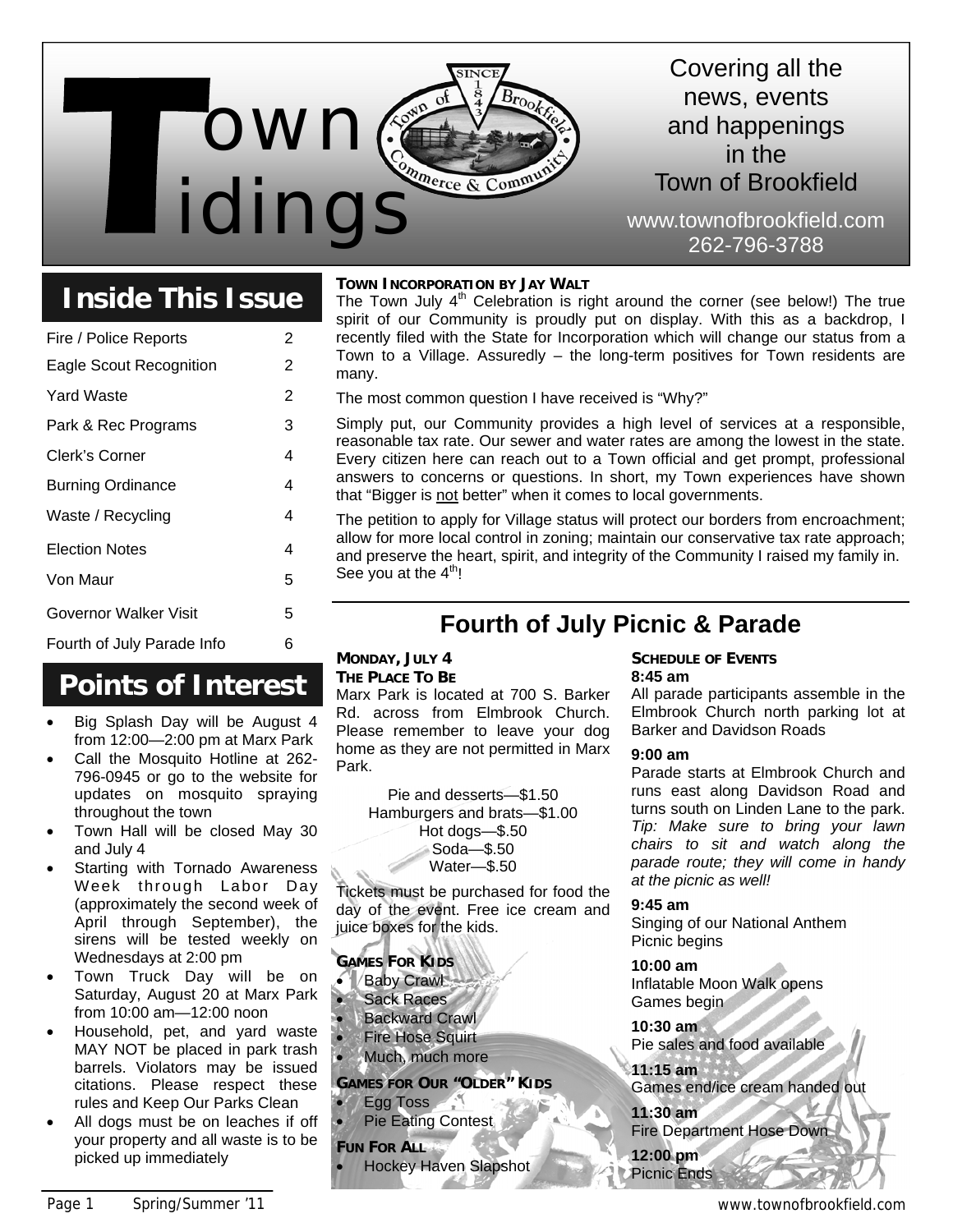#### **FIRE SAFETY TIP**

More than 13,000 fires a year start in laundry rooms in the United States, resulting in 10 deaths and \$97 million in property damage. Nearly 4,000 of these fires arise from lint buildup that occurs when people fail to clean their dryer vents. Lint can block the flow of air, cause excessive heat buildup, and result in a fire in some dryers. The US Consumer Product Safety Commission recommends the following measures to prevent dryer vent fires:

- Clean the lint screen/filter before or after each load of clothes.
- Clean the dryer vent and exhaust

duct periodically.



Clean behind the dryer, where lint can build up.

• Replace plastic or foil, accordion-type

ducting material with rigid or corrugated semi-rigid metal duct.

Take special care when drying clothes that have been soiled with volatile chemicals.

## **FIRE DEPT RECEIVES FEDERAL GRANT**

Since 2001 the Assistance to Firefighters Grant program has helped



**EAGLE SCOUT**

firefighters obtain critically needed equipment, gear, training and other resources needed to protect the public and emergency personnel. This last year over 20,000 fire departments submitted a grant application with approximately 1,900 receiving awards. The Town of Brookfield Fire Department has received a \$60,000 grant award. This grant money will be

used to purchase two new monitor/defibrillators to replace aging equipment. This upgrade will provide the



department with 12 lead cardiac monitoring capabilities on both of our ambulances as well as the engine. In 2010 the department responded to 531 emergency medical calls that required patient assessment and care. On 210 occasions that patient care required cardiac monitoring. These monitors provide cardiac diagnostics that are critical to the on-scene care as well as the care provided by the receiving hospital. EKG's obtained on-scene are transmitted immediately to the hospital so that the appropriate resources and care can be standing by when the patient arrives.

An Eagle Rank Presentation Ceremony for Kyle Schaefer was held at St. John's Lutheran Church on January 14. Jim Kieso, the troop unit commissioner representing the Potowatomi Council, presented Kyle with his Eagle Badge. Jeff Gubbins, Kyle's church mentor, gave the presenter's address. The troop presented an impressive scout values candle light and flag ceremony. A reception with refreshments followed.

Kyle lead the organization and implementation of installing 31 nature trail posts at the Wehr Nature Center at Whitnall Park for his Eagle Service Project. He earned 37 Merit Badges

#### **POLICE DEPARTMENT TO MOBILIZE FOR CLICK IT OR TICKET SAFETY BELT ENFORCEMENT**

The Town of Brookfield Police Department will team up with hundreds of law enforcement agencies throughout Wisconsin for the Click It or Ticket safety belt enforcement mobilization from May 24 to June 6.

"During Click It or Ticket, our officers will be patrolling in greater numbers and for longer hours, including at night when safety belt use declines. Our objective during the mobilization is not to write more tickets but to save lives and reduce injuries through voluntary compliance with Wisconsin's mandatory safety belt law. However, if voluntary compliance fails, we will enforce the law. We won't accept excuses and you won't get a warning if you are stopped by an officer and are not buckled."

Consistent safety belt use is the single most effective protection against being ejected from a vehicle or thrown around violently inside it during a crash.

"Far too many people are killed or injured needlessly everyday because motorists are not buckled up," "Our ultimate goal is to reduce the number of preventable traffic deaths to zero in Wisconsin. That's why we urge you to buckle up every time you get behind the wheel or ride in a

vehicle. However, if you ignore the law and common sense, we'll also be ready to provide you with a very convincing reminder."



-Chief Chris Perket

#### **YARD WASTE COLLECTION**

Yard waste includes: brush, grass, leaves, garden debris.

Yard Waste Specifications:

1. Grass, leaves & garden debris shall be bagged in paper biodegradable yard waste bags, disposable cardboard boxes 3'x3'x3' (Appliance boxes ARE NOT acceptable), or unlined 32 gallon garbage cans with handles. You may also use plastic bags by purchasing and placing a sticker on each bag. Stickers in lots of 25 for

\$.70 per sticker can be purchased at the Town Clerk's Office or by sending a payment of \$17.50 along with a self-addressed stamped 4 1/8" x 9 1/2" envelope to the Town Hall.

- 2. Brush (branches less than 2 inches in diameter) must be cut to 4 foot lengths and bundled securely.
- 3. No bag or bundle shall weigh more than 60 pounds.

Yard Waste must be at the curb the night before pick up.

#### **Collection Calendar**

| June 18 | October 22 |
|---------|------------|
|         | .          |

November 19

#### **Town Hall Drop Off Dates**

| May 25; 2-7 pm                      | June 29; 2-7 pm |
|-------------------------------------|-----------------|
| July 16; 8 am-noon                  | July 27; 2-7 pm |
| Aug 20; 8 am-noon August 31; 2-7 pm |                 |

Go to the town's website for additional Drop Off Dates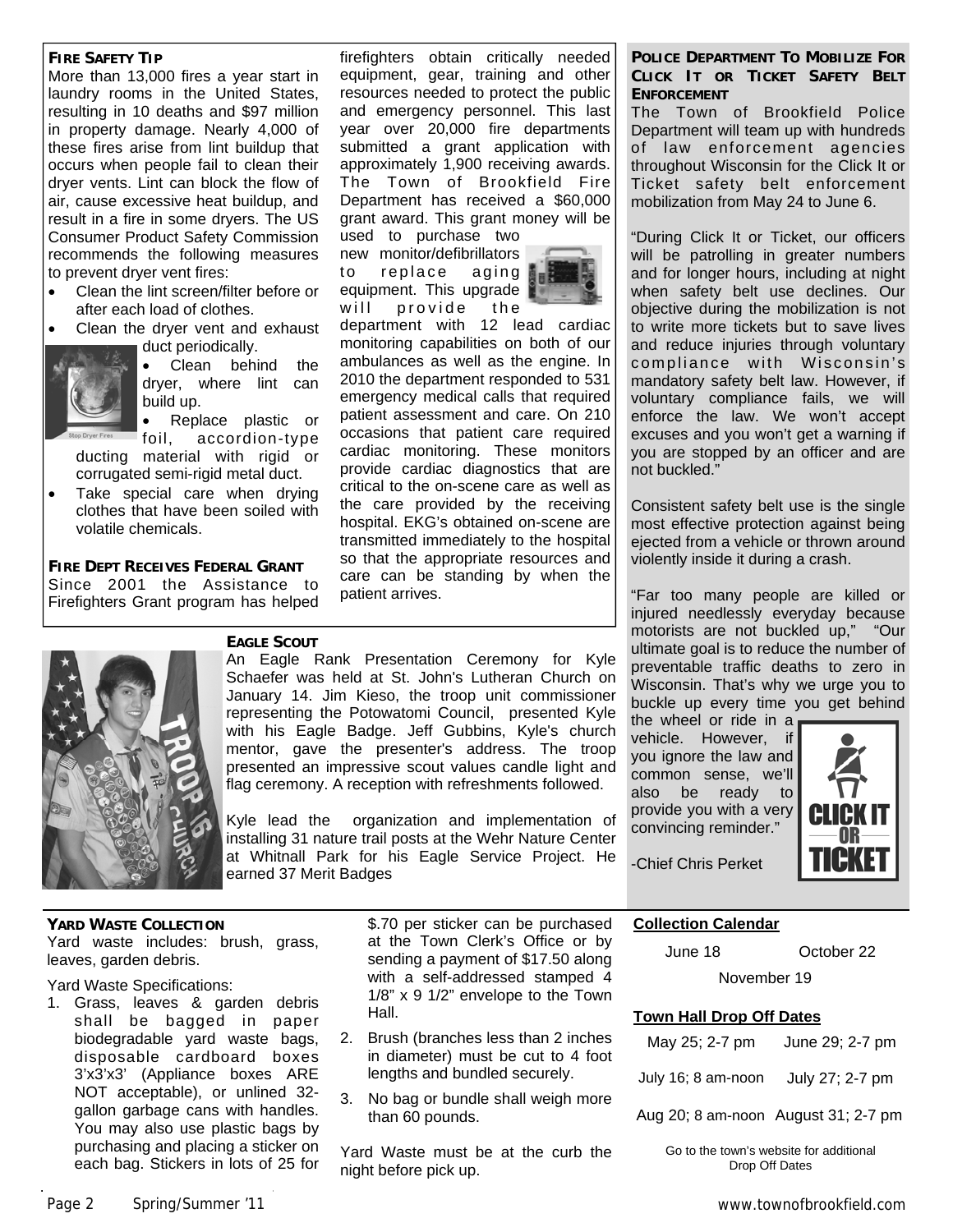## **PARK & REC NEWS**

#### **ART ATTACK**

All art classes will be held at Marx Park. Severe weather will cancel classes which will be rescheduled. Register for each class separately; sign up for as many as you would like.

Literary Works: Thursdays, June 23, 30, July 7; 10:00 am - 11:00 am

This is the perfect class for kids who want to write and illustrate their own story. Over the course of three weeks kids will spend time writing a short story from rough draft to final book. They will illustrate it and then all stories will be combined into a book for the kids to take home. All materials will be provided but be prepared come with some ideas in mind for stories. Class is for kids in 2nd through 5th grade. Three, one-hour classes

Paper Crafts: Thursdays, June 23, 30, July 7; 11:15 am - 12:15 pm

Paper isn't just for drawing: punch, fold, cut and craft projects made primarily out of paper. Options to create include cards, origami, tags, photo pages and more. We will even learn a little history about the creation of paper. This class is for kids in 2nd through 4th grade. Three, one-hour classes.

Jazzy Jewelry: Tuesdays, June 21, 28; 12:00 - 1:00 pm

Have a designer on your hands. Maybe a fashion diva? Well give them a creative outlet and let them create earrings, bracelets, necklaces. They will learn basic techniques and build from there depending on interests and skill levels. All materials will be provided. This is for 4th through 6th graders. Two, one-hour classes.

Art Survey: Tuesdays, July 12, 19, 26, August 2, 9; 11:00 am - 12:00 pm

This five week course is great to let littler ones make a mess and try new things while not having to clean up the mess yourself. Materials will include the traditional ones like paints and paper but branch out into found objects and other fun items. The goal is to let kids create projects while exploring what options are out there in the art world. All materials will be provided. This class is for 5 year kindergarten through 2nd grade. Five, one-hour classes.

## **WHERE:** Marx Park FEE: \$25 per course

#### **TENNIS**

Some openings remain for our alwayspopular tennis lessons at Marx and Wray Park. Check the Rec Guide and call in to check availability for Session I (June 13-23), Session II (June 27-July

8), and Session III (July 11-22). All levels of player can be taught so sign up today. Only \$30 per session.

#### **CARP-O-RAMA**

Carp O' Rama is back and will take place at Brook Park on

Saturday, June 4 from 8:30—10:30 am. This free fishing contest is open to kids ages 4—12 and will include prizes for longest fish caught in several age categories.

Bring your pole and some bait and get ready for some great fishing action! Pre -registration is required before June 2. Call 262-796-3781 or email parkrec@townofbrookfield.com. Volunteers also needed.

#### **TRUCK DAY**

An annual event has been spawned! On Saturday, August 20 from 10 am noon, we will once again have fantastic trucks, equipment, and tools to check out at Marx Park. Mother's & More will provide great food this year including hot dogs, chips, soda, water, bakery items, and raisins. Check the website for more information.

#### **FALL SOCCER**

4 year old and 5/6 year old soccer registration will take place August 9— 25. The season will run approximately September 6—October 14 at Wray Park. Participants can sign up for both the Fall and Spring season at this time if they wish. \$40 for both Fall and Spring seasons; \$25 for Fall only.

Teams will practice/scrimmage once per week in the evenings with coaches determining the night of practice (become your child's coach and you get to choose!)

There is immediate registration for all of these courses. Go to town hall for forms and to complete registration.

#### **BIG SPLASH DAY PRESENTED BY WATERSTONE BANK**

Who needs a pool!! Beat the heat and come to Marx Park for a day of wet, wild fun!! Bring your squirt guns (the bigger, the better), water balloons, and your swimsuits and get ready to **get wet**. We will have hoses and sprinklers to keep the water flowing and plenty of places to fill up water balloons and squirt guns. Refreshments will be provided for everyone to keep the insides as wet and cool as the outsides. Bring the whole family down for the day. We'll run around in the sun and have tons of fun!

| <b>WHEN:</b>  | Thursday, August 4<br>12:00 pm - 2:00 pm |
|---------------|------------------------------------------|
| <b>WHERE:</b> | Marx Park                                |
| FEE:          | <b>FREE</b>                              |

#### **SPONSORS**

Thanks to Waterstone Bank for sponsoring a softball team this summer, as well as the Easter Egg Hunt and Big Splash Day. Also thanks go to Texas Roadhouse for stuffing Easter Eggs and Baker's Square for treats at the event.

#### **EBLE ICE RINK - LEARN TO SKATE**

This 5-week class consists of developing basic ice-skating skills for youth ages 4-12. Youth will develop confidence on the ice by learning to forward and backward skate, turns and stops, and falling and recovery. Participants will receive a coupon for open skating usable for the duration of the lessons. Admission to public skate is Monday—Friday, 12:00 – 3:00 pm. It is suggested that young children bring helmets (bike or other helmet is fine), gloves, and warm clothes to the class. Skate rental is also included in the price of the class. Family members will be welcome to participate during public skating.

## **WHEN:**

|            | Mondays: July 11, 18, 25, August 8 |
|------------|------------------------------------|
| Ages 4-6:  | 10:15 am-10:45 am                  |
| Ages 7-12: | 11:15 am-11:45 am                  |
| Ages 7-12: | $9:45$ am $-10:15$ am              |

#### **WHERE**: Eble Ice Rink

**FEE:** \$45

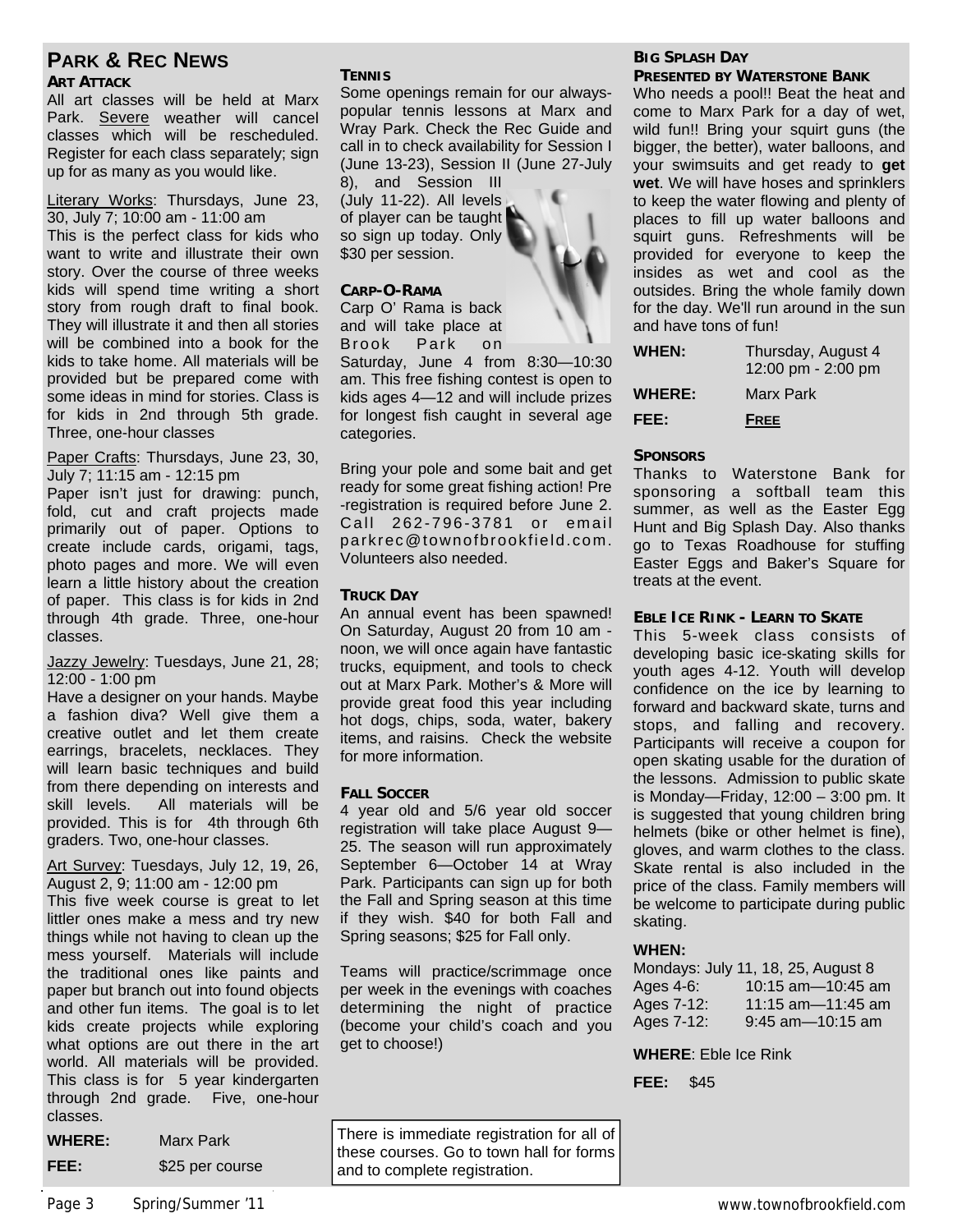# Clerk's Corner

# Read the Town Notification Boards

These Boards are located at: Marx Park Town Hall Mayrose Blvd. Weyer Road Wisconsin and Woelfel

- Attend Town Meetings. All town meetings are held at Town Hall, 645 North Janacek Road
- Visit the town website at www.townofbrookfield.com for agendas, minutes and town information.
- Read the Brookfield News, Brookfield Herald, Waukesha Freeman and Milwaukee Journal/Sentinel for notices and updates.

## **Just stop in!**

The Town hall is north of Bluemound Road on Janacek Road (196th and Bluemound). Call us 8:00 am to 4:30 pm Monday through Friday at 796-3788 for additional directions or information.

| <b>Town Hall Numbers</b>                       |          | <b>Clerk of Courts</b>     | 796-3780 |
|------------------------------------------------|----------|----------------------------|----------|
| <b>Emergency:</b><br><b>Police and Fire</b>    | 911      | Park & Recreation          | 796-3781 |
| Police Dept. Administration<br>(non-emergency) | 796-3798 | <b>Building Inspection</b> | 796-3790 |
| Police 24-hour Dispatch                        | 446-5070 | <b>Town Hall</b>           | 796-3788 |
| Fire Dept. (non-emergency)                     | 796-3792 | <b>Sanitary District</b>   | 798-8631 |

#### **REFUSE/RECYCLING COLLECTION REGULATIONS**

Normal household refuse collected must be in bags or containers no larger than 32-gallons in capacity and can not exceed 60 pounds in weight.

Refuse and recycling items must be

placed on the drivable area of the driveway. The contractor is not responsible for any items left within 10 feet of the garbage and recyclables.

**Non-Freon Appliance** pick -ups must be scheduled with Veolia Environmental Services at (262) 367-6040.

**Freon Appliances** will be collected for an additional fee, contact Veolia Environmental Services.

## **Other large items** are

collected on your regular route day but must be placed at the curb or by the road. Valuables are to be kept away from your recyclables and trash for pick up.

Building materials will be picked up if confined to one, 32-gallon canister, once per week.

Carpet cut into rolls (maximum roll size 3' x 4' x 60 pounds) and TVs **larger** than 27" will be collected without charge. Contact Veolia for other charges for item pick up.



## **ELECTION NOTES**

The Town receives requests for absentee ballots from parents for their children away at school. Students attending college away from home

#### **BURNING ORDINANCE**

Burning is allowed as long as the following conditions are met:

- 1. There is no burning of garbage, material producing a noxious odor, material creating a health hazard, flammable liquids, open areas of standing grass, woods or brush, or combustibles in an amount exceeding two feet in height and five feet in diameter
- 2. Burning is allowed during daylight hours only
- 3. No burning when the wind exceeds 10 miles per hour
- 4. Burning in roadways or ditches is prohibited
- 5. Burning or combustibles must not exceed five feet in diameter and two feet in height. Burning must occur at least 25 feet from the front lot line, 15 feet from the side lot line and ten feet from the rear lot line
- 6. Adequate protection, such as a garden hose or fire extinguisher, must be readily available
- 7. When burning in a container, it must have a wire mesh cover with opening of ½ inch or less and be more than 25 feet from any building

should register to vote prior to leaving for school. They may also request an absentee ballot at that time for the Fall Election. We suggest that they come to the office anytime this summer to have the paperwork completed.

**Registration to Vote**: May be done by mail and must be received in the Clerk's Office by 5:00 pm on the second Wednesday preceding the election. It can also be done in municipal clerk's office by 5:00 pm the day before an election, or at the polls on the day of election.

**Absentee Ballot procedure**: All requests for absentee ballots must be in writing with the signature of the voter. The application shall be received no later than 5 pm the Thursday immediately preceding the election. If application is made in person it shall be made no later than 5 pm on the day preceding the election. This excludes electors who are sequestered jurors or hospitalized.

Go to www.townofbrookfield.com/ voting.htm for additional information.

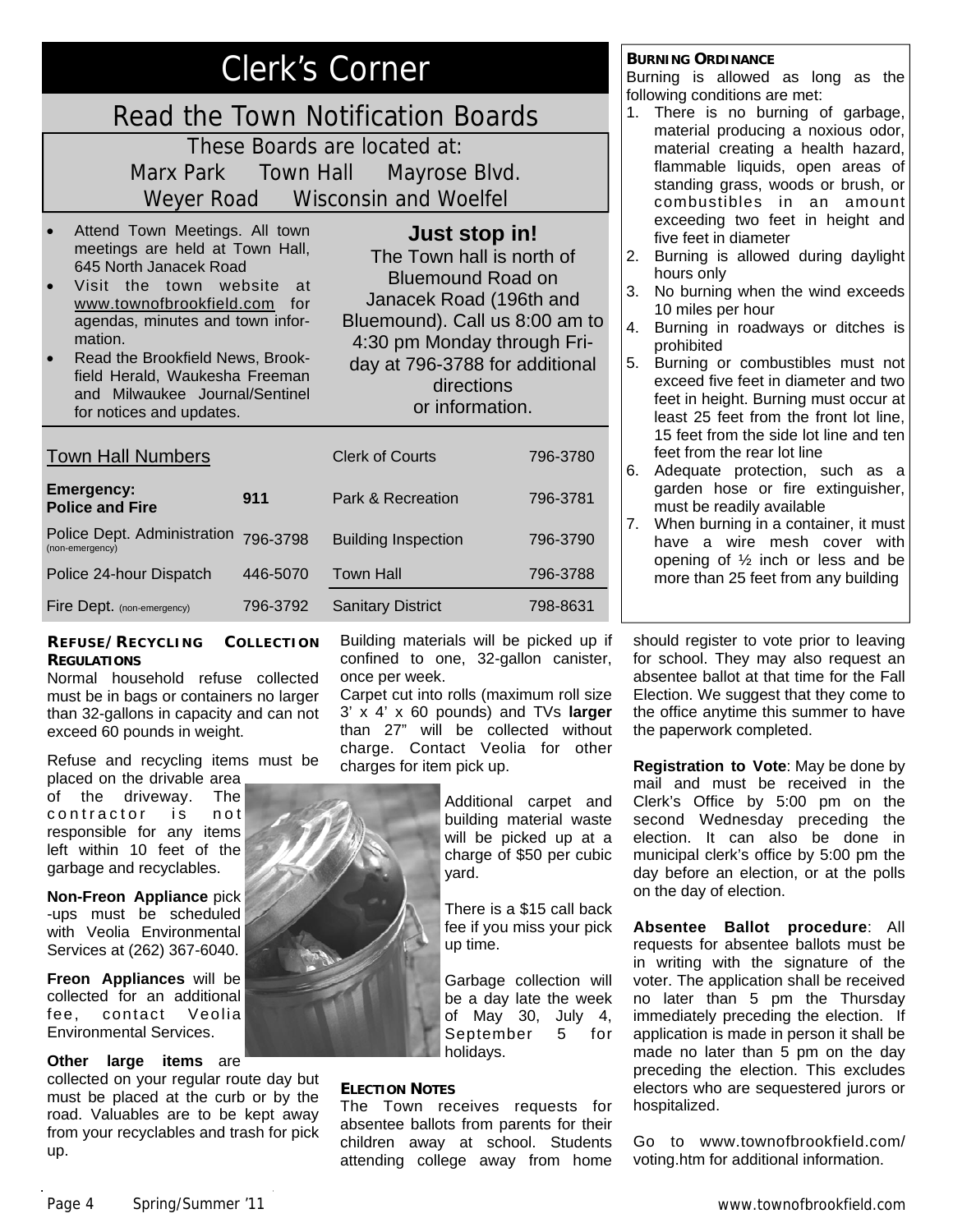

Officials from the state and town witness Governor Scott Walker sign legislation allowing the first Developmental TIF District in the state for an unincorporated town



## **VON MAUR**

Von Maur department store recently announced their intent to be the anchor tenant of a new \$120 million dollar open -air retail/office complex on Bluemound Road in the Town of Brookfield.

The project will ultimately create hundreds of local jobs, offer shoppers an unparalleled retail experience like none other in the state of Wisconsin, provide businesses exceptional I-94 visibility and access, enhance property values, stimulate additional redevelopment, and secure the future of the entire Bluemound Corridor as a regional shopping destination.

This project is exactly the kind of project that the Town of Brookfield Board envisioned several years ago when we embarked on a master redevelopment plan, and is just the type of project we hoped to lure by keeping our tax rates one of the lowest in the county, retiring all debt by 2012, while still offering topnotch municipal services.

We thank Von Maur, Marcus Corporation and the development team for their vision in choosing the I-94/ Bluemound location. And we look forward to Von Maur grand opening in summer 2013!

## **GOVERNOR WALKER SIGNS TIF BILL INTO LAW**

With the Von Maur project looming, history was made when Governor Scott Walker visited the Town Hall to sign a Developmental TIF District bill into law. This law will allow the town to use financing tools for infrastructure upgrades to attract new businesses into the town. It was an exciting day and was momentous for the town's future.

## **KID-POWERED PLAY PANELS INSTALLED AT MARX PARK**

More great stuff to play on. You can even record your voice and play it back with different distortions!